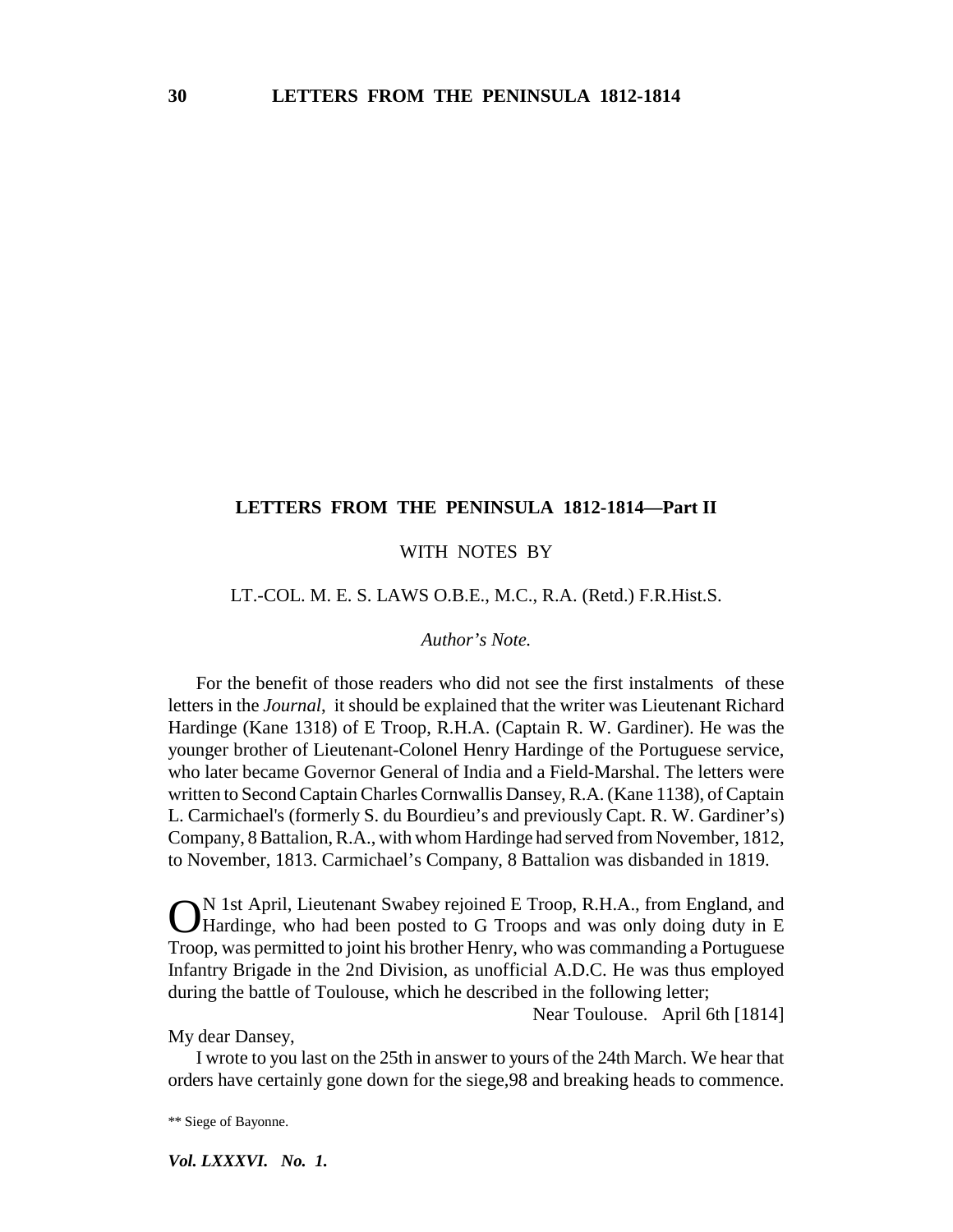March 26th. The Army got into position, the 2nd Division on the Muret road, the Light and 3rd on Plaisance road and the 4th and 6th on the Auch road. Freire's Spaniards in reserve. The enemy were never pressed by the 2nd Division, which followed them from Tarbes except at St. Gaudens, when Captain MacAllister of the 13th [Light Dragoons] with a small squadron charged their Chasseurs and took more men and horses than his own numbers.<sup>99</sup>

27th March. Part of the Light Division and my long six [pounder gun] drove their picquets out of Tournefeuille across the bridge. Cantonments of the Army advanced.

28th. Failure for want of boats of passing the river at Portet, which was to have been crossed by 2nd Division, Light and 3rd. The intention given up though the enemy had not discovered us. This day's failure a sad business, as long ere this we should have been in Toulouse. Picquets advanced to present line. 29th and 30th—Army quiet.

31st March. Sir Rowland Hill crossed by pontoon bridge at Roques and marched up the Ariege river to Cintegabelle, 5 leagues, when after a reconnaissance the country was found so difficult that he came back to his old cantonments on the 2nd, to the great mortification of the whole of us, who did not admire such shades on the Peer's $^{100}$  star.

3rd April. Pontoons moved to the left.

4th April. Bridge laid at Grenade, 4 leagues below Toulouse.

6th April. 4th and 3rd Divisions and some cavalry passed over before night without opposition under the Marshal, $^{101}$  who was now to try his luck. Their posts and picqgets were relieved by 2nd Division. The night of the 4th down came the rain and wind and up was taken the bridge, which is not yet re-established I believe, [but] perhaps may [be] this evening. The intervening two days being still rainy, which mornings we have been on the alert expecting Soult to attack us, the situation being very similar to that in December near Bayonne. I forgot to mention that I am now living with my brother whom I came to on the 2nd, Swabey joining Gardiner the day before.

As today the weather is beautiful and appears settled, we hope in two days to do something. Our little front here is very good as you will observe a little rise which runs along two thirds of our position and which we have strengthened.

This last advance has not pleased me, who am daring enough not to admire the Peer<sup>100</sup> so much as his adversary in their respective measure. Certain it is that our character cannot stand so high with the numerous inhabitants of Toulouse, into which have retired the gentry of the country, when they see us so foiled and delayed, whilst Soult by his stay in the place is draining it of every

<sup>99</sup> Captain MacAllister, 13th Light Dragoons, surprised the French 10th Chasseurs and inflicted over 100 casualties.

<sup>&</sup>lt;sup>100</sup> The Duke of Wellington.

<sup>&</sup>lt;sup>101</sup> Sir William Beresford, who held the rank of Marshal in the Portuguese Army.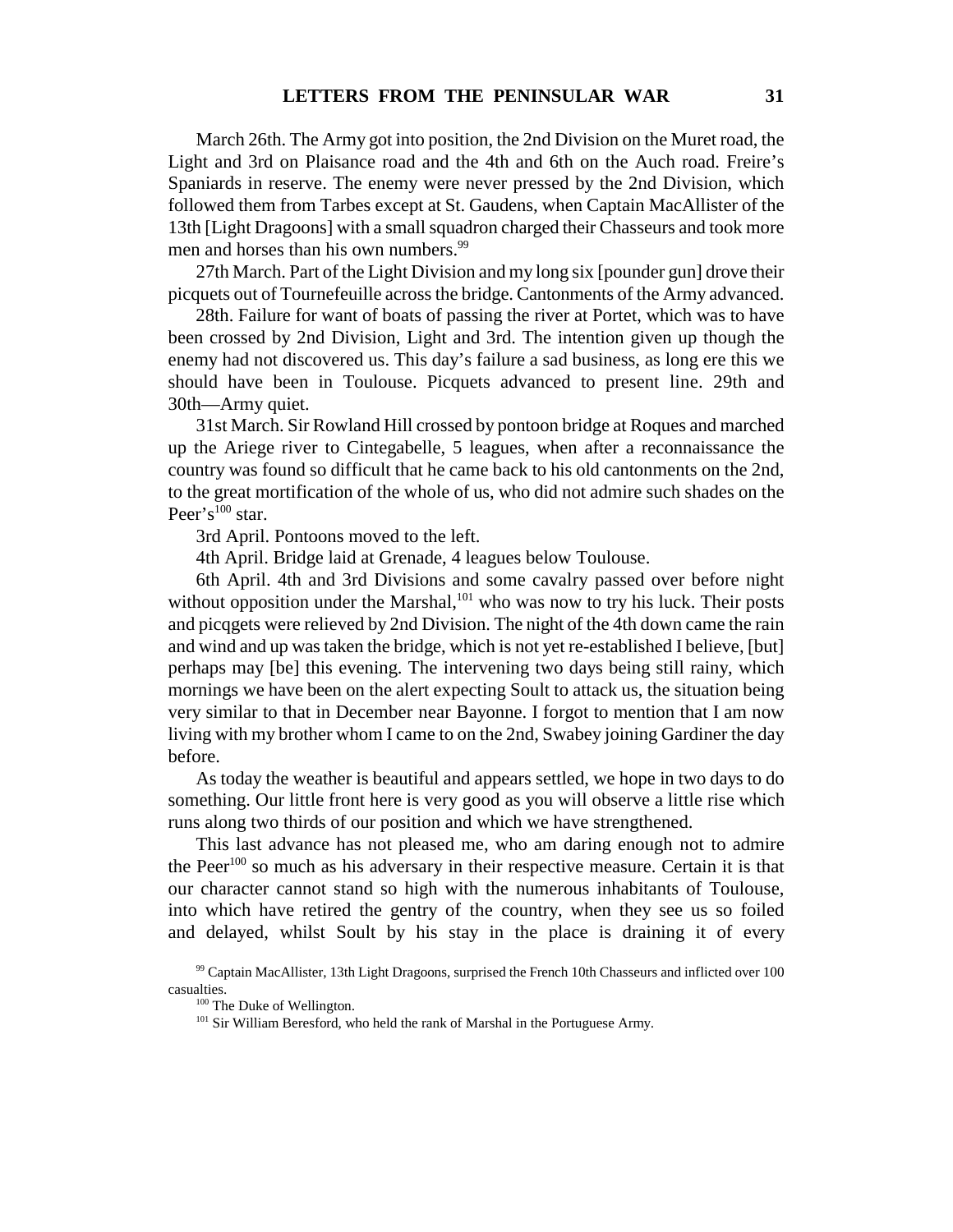resource and whose credit proportionately increases as ours diminishes. He had redoubted this side which we should never think of attacking on account of the bridge (which is not blown) and he has since thrown up Redoubt No. 3 which gives him with the river on his right the canal covering [his] left as also the town, and it is a tight position, liable however to be cut off from the Lyons road, but not from Perpignan. What we expect to be done is that the Marshal's<sup>101</sup> corps will advance tomorrow morning opposite Blagnac or thereabouts when the Light Division and Spaniards, and perhaps ourselves, all cross over a bridge and turn Mr. Soult out of Toulouse. This is a conjecture. I keep this back a few days to close it (after croaking) with an account of our entry into the place.

The country people, when they see our line of march—cavalry, baggage, etc.—always reckon us at 5 to 1, which annoys me, that they expect too much, we not being 2 to 1. I have seen Frazer since his return looking well.<sup>102</sup> Gardiner and I parted good friends; it is really a curious fact that, when not in Parker's<sup>103</sup> company, he is almost as he used to be—a pleasant, good fellow—but at other times when he affects more than he can carry off in manner and appearance whilst aping the Cavalry so, he fails. Our sentiments as to his *interior* character you and I have canvassed and agreed upon. But let us always try to look on the bright side of all people; its a good maxim.

The Brigadier<sup>104</sup> and I hit it off pretty fairly. What will become of me bye and bye I cannot foresee. Dickson<sup>105</sup> will keep me as long as he can; meanwhile I am tired of visiting about without any permanent interest in a Troop or Brigade and shall like my present berth capitally when I get a little set up in Toulouse and another horse.

The city before us looks beautiful and we understand all kinds of luxuries and debaucheries await us there.

Blucher's last success is good news. I am clear for killing the Destroyer by any means. Green<sup>81</sup> has been ordered to take charge of the pontoon horses of Captain English's Division,  $106$  and some subalterns are also going on the same duty, the Driver officers<sup>107</sup> not being *equal or competent* to the charge. On dit that Green gets his majority for late services. Turner<sup>108</sup> is not popular. Beane's  $T_{\text{roop}}^{109}$  is in good order, Gardiner's<sup>110</sup> rather better. The Brigades<sup>111</sup> all very so so.

<sup>102</sup> Captain (Brevet Lieut.-Colonel) A. S. Frazer (Kane 765) had been wounded on 27 February 1814.

<sup>103</sup> Second Captain J. B. Parker (Kane 1117) had been doing duty with E Troop, R.H.A., in the place of T. Dyneley, who was in England.

<sup>105</sup> Captain (Brevet Lieut.-Colonel) A. Dickson (Kane 844) was Commanding the Allied Artillery of Wellington's army.

106 Second Captain Frederick English, R.E. (Edwards 384).

<sup>107</sup> Officers of the Corps of Royal Artillery Drivers.

<sup>108</sup> Capt. G. Turner (Kane 974), commanding a Company of the 9th Battalion, R.A., which later became 108 H.A.A. Battery, R.A.

109 Capt. G. Beane's Troop is now D Battery, R.H.A.

110 Capt. (Brevet Lieut.-Colonel) R. W. Gardiner's Troop is now E Battery, R.H.A.

<sup>111</sup> The Brigades—meaning field batteries.

<sup>&</sup>lt;sup>104</sup> The writer's brother, who was commanding a Portuguese Infantry Bde.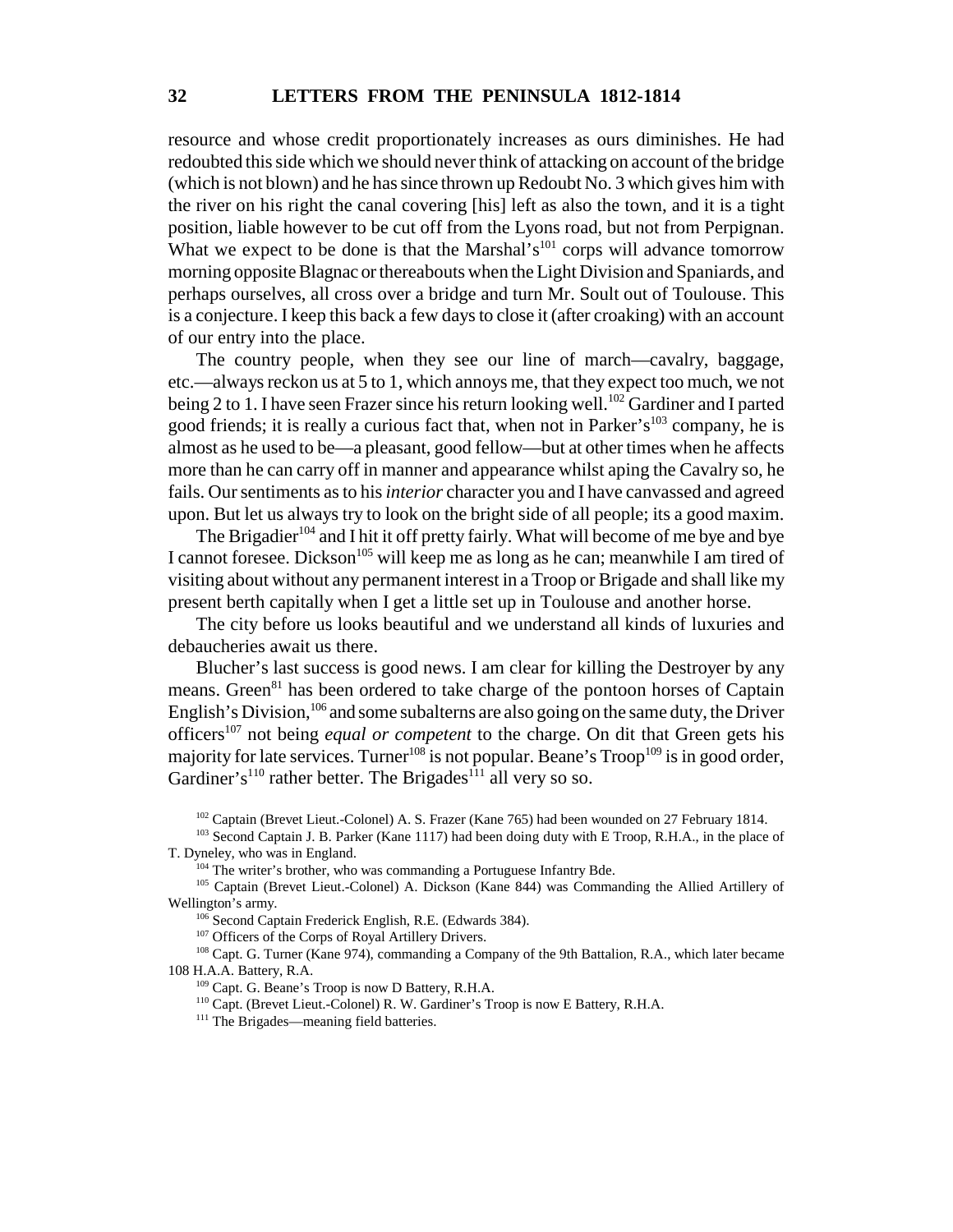5 leagues from Toulouse. April 14th [1814].

Yesterday morning the news from Paris of Bonaparte's downfall reached us, and today I saw the printed Article decreed by the Senate on which they call Louis XVIII to the throne.

I think it is all *glorious*—and three-quarters of this Army are certainly devilish glad it is all over; what such fire eaters and ambitious fellows as you think I don't care about. Colonel Cook accompanied by Colonel St. Simon, a French officer both from Paris, went on to Soult yesterday, who seemed rather hesitating, and asked for an armistice which was refused. Today Colonel Gordon is gone out to him.

On the 10th April was fought the Battle of Toulouse commencing at half past eight and ending at dark. The 4th and 6th Divisions signalized themselves, the Spaniards on the contrary ran away. At 11 o'clock action was general. At 12 the head of the 6th and 4th Divisions gained their objects, when that wing was in great danger of being cut off from the Spaniards running away pursued by the French, which was however remedied by part of the Light Division Cacadores<sup>112</sup> advancing steadily and gallantly through the fugitives and beating back the enemy in their turn, when the redoubts were finally taken by the Spaniards, not so much from their attack as by the enemy's fears of the 6th and 4th Divisions on their right flank turning them. The last I heard of your brother<sup>113</sup> about 10 days ago was that he was left at Tarbes sick. The 45th and 87th suffered severely from old Picton<sup>114</sup> wishing to turn his feint attack into a real one. Poor Blumenbach<sup>115</sup> of the German Artillery was killed, as also Colonel Douglas,<sup>116</sup> Com[mandin]g [a] [Portuguese] Brigade in the 6th Division, Col. Coghlan, 61st Regt., Col. Ford<sup>117</sup> 45th, the Colonel of the 87th and a Major of the 45th. Generals Brisbane and Pack wounded, is all I have heard of. Artillery practice was good. Arentschildt<sup>118</sup> was with the Spaniards.

The enemy remained in Toulouse the 11th unmolested. The 12th at daybreak they were all gone. 2nd Division marched through the town at 10 o'clock following their rear guard and marched 3 leagues to Donneville. I stayed 2 hours in the town, saw the proclaiming of Louis XVIII in the Capitol and hoisting of the White Flag with huzzas of "*Vive le Roi*" and "*Vive Wellington*" from an immense crowd. The Peer<sup>100</sup> looked pleased and well. After buying a few things, I followed my brother. Yesterday we marched on 2 leagues to Villefranche, which I think will be our last march after Soult.

<sup>112</sup> Cacadores.—Portuguese light infantry.

<sup>113</sup> Captain 0. H. Dansey, 88th Regiment (later The Connaught Rangers).

<sup>114</sup> Lieutenant-General Sir Thomas Picton, Commanding 3rd Division.

<sup>&</sup>lt;sup>115</sup> Lieutenant Charles Edmund Blumenbach (Beamish 786), King's German Legion Artillery, serving with the 4th Company KGL. Arty.

<sup>&</sup>lt;sup>116</sup> Brevet Lieut-Colonel James Douglas, Portuguese Army, who did not hold a British commission, was wounded, not killed.

<sup>&</sup>lt;sup>117</sup> Actually it was Colonel Forbes, 45th Regiment.

<sup>118</sup> Captain (Brevet Major) Victor Arentschildt (Beamish 30), King's German Legion Artillery, was commanding a Portuguese Artillery force.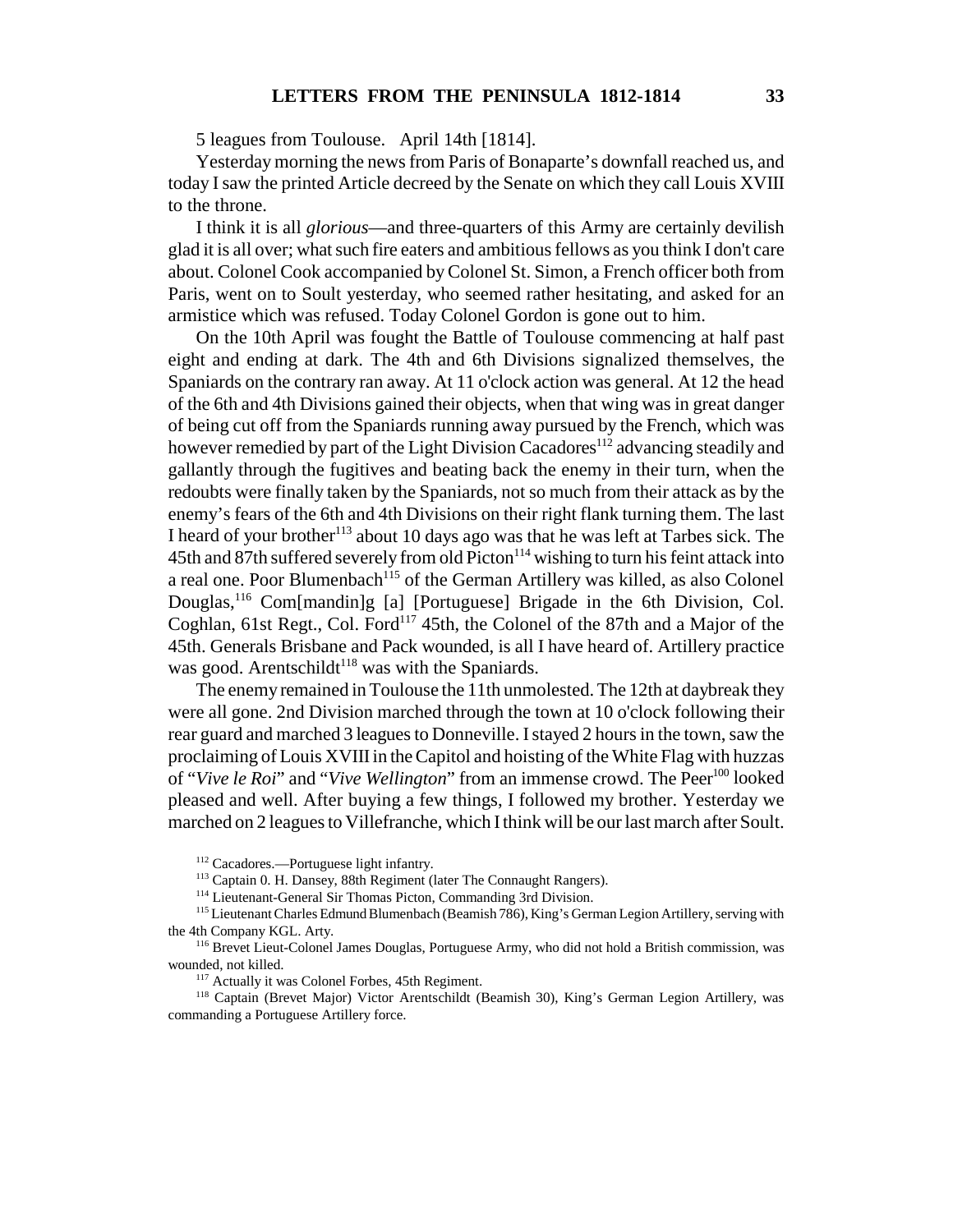### **34 LETTERS FROM THE PENINSULA 1812-1814**

The delight and civility of the inhabitants of Toulouse on our entry was very pleasing and gratifying. No troops except Hd. Qrts., sick and skylarking officers are in the town. My brother and I talk of going in for a day or two from hence. I am not yet decided whether I go by Bordeaux [or] Paris. Remember me kindly to Monro $54$ and all your party. Yours of the 25th I got on 10th inst.

Yours faithfully,

#### R.H.

I have heard since commencing the first part of this letter that no orders did go down for the siege<sup>98</sup> and your prognostics will consequently turn out right.

The 6th Division suffered very severely on the 10th, nearly, as they say, 14 or 1500.119 The defence of the Redoubt by the 42nd and 91st much talked of. The old Highlanders were too obstinate and would have given them the steel had the enemy come in on them. Gardiner<sup>110</sup> lost a few men wounded. Ditto Beane<sup>109</sup> and some horses. Maxwell,<sup>120</sup> 8 wounded men. Turner<sup>108</sup> 10 killed and wounded and so forth."

Hardinge's last letter from France was dated 30th April 1814 when on the eve of his departure for England via Paris in company with his brother Henry and Colonel Frazer, who commanded the Royal Horse Artillery in Wellington's army. Hardinge's exchange from G Troop R.H.A. (Frazer's) into A Troop R.H.A. (Ross's) had at last been arranged.

"Toulouse. April 30th 1814

My D[ea]r Dansey,

I have deferred writing to you the last week or ten days, wishing to let you know my final destination as to going home, which was only settled yesterday. My brother, Colonel Frazer and self in a chaise which we are to buy this afternoon, leave this Monday next the 2nd May for Paris. I hear this moment that Lord W[ellington] goes this afternoon, which intention has only been known within the last hour.

My last letters to you were on the 14th instant and 25th March, on both of which days you wrote to me. On the 23rd of this month my brother and I came in here, since which we have not, except one day, gone out of the town.

The theatre I have only visited once; it is a very fair one, rather under mediocrity. "God save the King" and "Notre Bon Henri", the new national air, sung to the old march of Condé, are always received with plaudits.

The Museum is middling, some originals from Paris masters are pretty good. The paintings are all the Museum contains worth seeing.

<sup>&</sup>lt;sup>119</sup> The 6th Division actually lost about 400 out of a total British casualty list of about 1,850.

<sup>&</sup>lt;sup>120</sup> Capt. S. Maxwell's Company, 4 Battalion, R.A. (disbanded in 1920), with 2nd Division as a 9 pdr. field battery.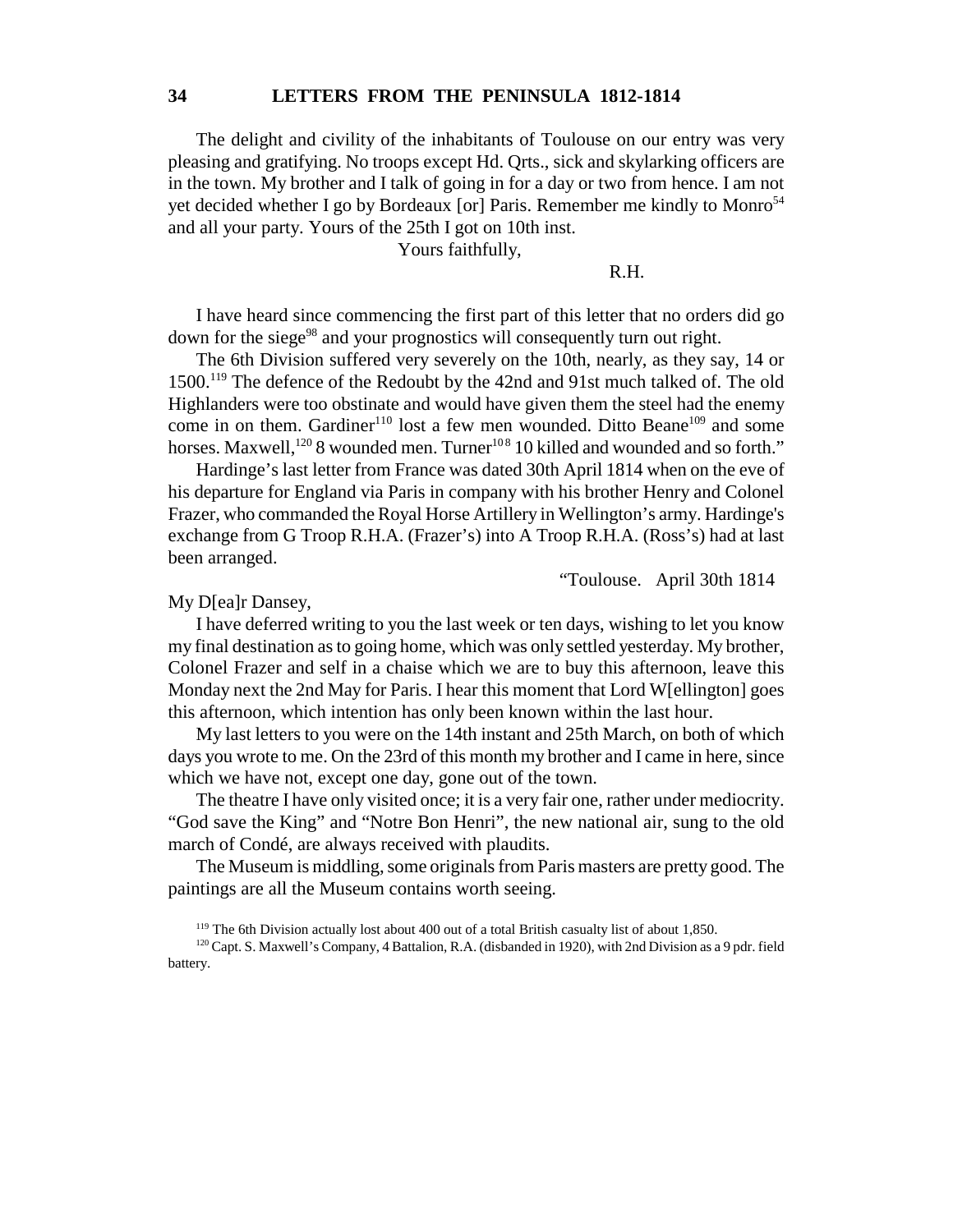The Arsenal is a nice comfortable looking place with some snug houses for the Directors, etc., which Sherlock,<sup>121</sup> Butcher<sup>122</sup> and clan have established themselves in.

Son Altesse Royale Duc d'Angoulême came in here on 27th. Our Beau<sup>123</sup> (who really is one, flirting with all the finest girls, etc.) went out to meet him, and the Urban and National Guards, mixed with some of our cavalry and infantry also Maxwell's guns<sup>120</sup> firing a royal salute, received him with proper honours. The population showed lots of loyalty on the occasion.

Soult has been ordered to Paris as on dit to be overhauled. Suchet, who now commands the whole, came in here last night. I did not see him. He is as popular as the other is the reverse.

Your account of the sortie was particularly acceptable. I have since seen a letter from Blachley<sup>124</sup> to Frazer. We voyageurs have been to General d'Urban<sup>125</sup> and we dine *en masse* with old Dickson<sup>104</sup> today, who has been as of old very civil to me. I thought I did more with Dickson by always finishing my slight requests with "that I am ready however to take whatever turns up, should there be the least difficulty, and will wait with pleasure your own arrangements, Sir". He told me the other day that Ross had been making fresh application for me, as R had mentioned in his last [letter] to him. For my own part I think I should prefer *now* G Troop. Frazer, who is at present 1st for promotion, who I think Ramsay<sup>126</sup> is likely to succeed in the Horse Artillery.

I have not been particularly enjoying myself for want of chums. I saw Monro<sup>54</sup> one day that he came in and made the most of him. Had not my brother proposed so smartly to me the trip by Paris, I should have not sought it in other company but [have] gone by Bayonne and Bordeaux in preference, as my plan was to have seen you at the former place in the hope of your company to the latter. I have heard nothing of your brother lately; luckily for him he was not here the other day. For "Colonel Douglas, 116 killed" read "wounded, leg amputated", which was an erratum in my last. I keep clear of the girls, tell Christie<sup>61</sup> and Doc, intending to carry home a pure person to Ingleterra. I almost long to be there now, you little dogs, by Calais, and shall not, or rather intend not, staying above ten days at Paris; just to see the Lions, when, if my brother has other plans, I cut. Frazer, having been there before, will only wait for a day or two.

121 Commissary of Ordnance George Sherlock (Kane 23) of the Field Train Department of the Ordnance. 122 Assistant Commissary of Ordnance John Butcher (Kane 45), of the Field Train Department of the Ordnance, who was Ordnance Paymaster in the Peninsula.

126 Second Captain William Norman Ramsay (Kane 1019) was expected to be posted to command G Troop, R.H.A., on the promotion of Captain (Brevet Lieut.-Colonel) A.S. Frazer. In fact, he went to H Troop just before Waterloo and was there killed in action.

<sup>123</sup> Our Beau—The Duke of Wellington.

<sup>124</sup> Second Captain C. Blachley (Kane 1171).

<sup>125</sup> Lieutenant-General Benjamin d'Urban, Q.M.G., in the Portuguese Army.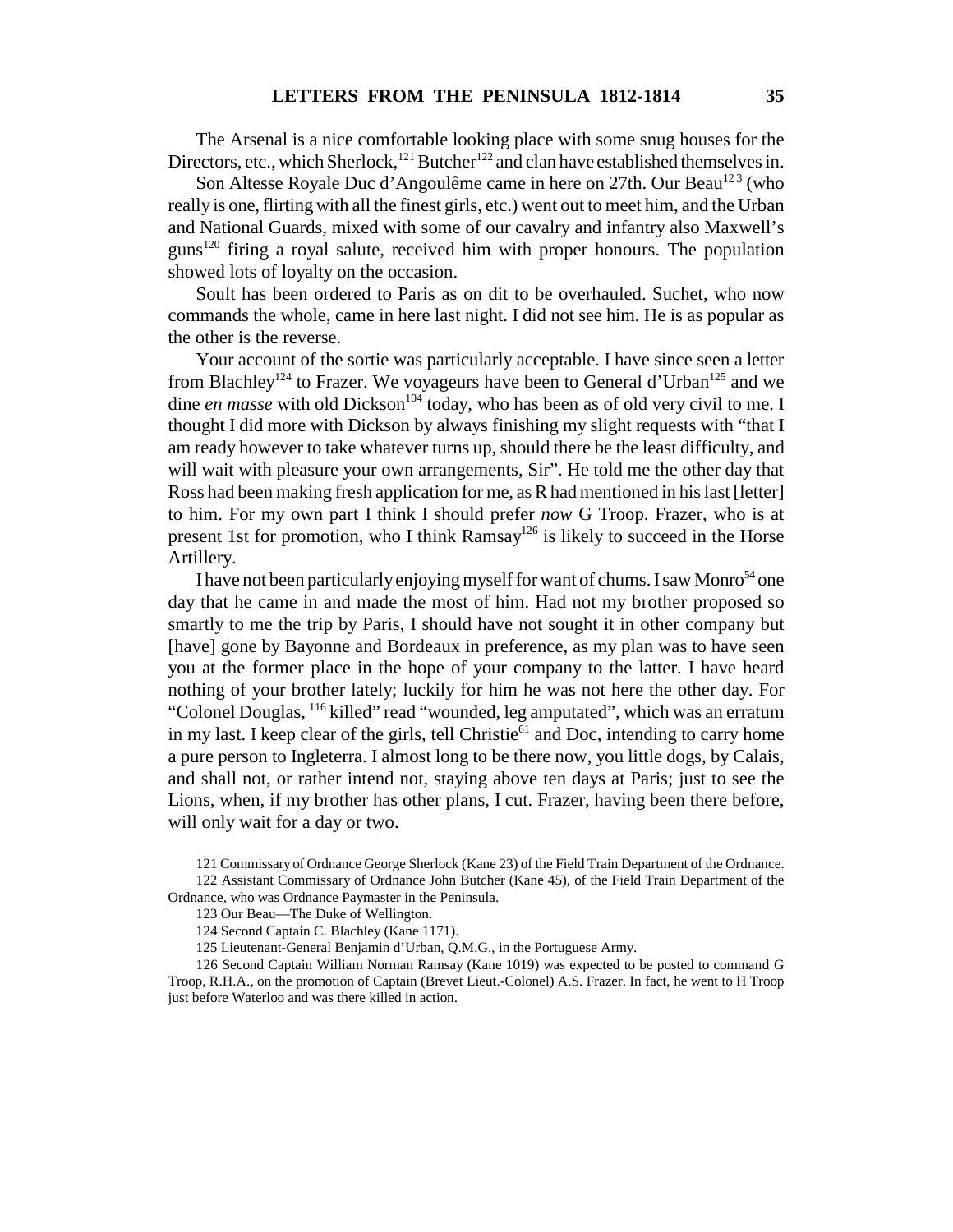I am as yet undecided whether to send my servants down to you. Otherwise they go to Gardiner—*Lt.-Col. Gardiner*. I have not seen him to congratulate.<sup>90</sup>

Parker<sup>103</sup> set off with Lord George Lennox with the despatches via Paris. *He* always falls on his legs. Newland<sup>21</sup> told me yesterday that on Swabey's<sup>95</sup> seeing how things went on in the Troop and the influence P[arker] had over G[ardinerl, he joined the already discontented duo, and they were a trio decided on a meeting, when the Peace saved the row. Gardiner is again as I used to phrophecy [sic], as good a fellow as of old. My black horse is I am afraid sold for half his value into the Service this morning. Green's<sup>81</sup> and Macdonald's<sup>127</sup> names are required in the *Gazette*. G, I think, will get it. Mac went to the Bean the other day and got but an evasive answer.

Promotion for services is, I am sorry to say, a lottery in this country. Old Webber<sup>128</sup> has got Sir William Stewart to second a former recommendation of Sir R. Hill's for H[orse] Artillery.

Between 70 or 80 Ls I expect will cover my expenses home.

1st May (1814)

Bell and I have arranged the exchange this morning, which will make me send my servants to Bourdeaux. Give my best remembrance to Carmichael, Christie and Doc, and believe me as ever,

Yours faithfully,

R.H."

The following letter written from London is the last of the series.

"1 Cumberland Street, Portman Square.

May 30th 1814

My dear Dansey,

I wrote to you from Toulouse a day or two before I left it, acquainting you of my intended trip to Paris. Colonel Frazer, my brother and self quitted the first named place on the 2nd instant, and reached Paris on the 7th. The vehicle we bought to post in was to begin a *Take in*, and its breaking down twice "*en chemin*" laid us open to imposition of various kinds. Limoges is a tolerable good town. Orleans a very handsome and pleasant one on the Loire—they were the only two (and Montauban) that we passed through. The post horses were tolerably good and the regulations very clear. On entering Paris we found a great difficulty of finding a hotel to lodge us and at last went into a lodging; 3 bed rooms, 3rd pair of stairs, 40 *francs* per day.

<sup>127</sup> Probably Second Captain A. Macdonald (Kane 1174) of D Troop, R.H.A., which was then commanded by Captain 0. Beane.

<sup>&</sup>lt;sup>128</sup> Second Captain W. Webber (Kane 1165) of Captain S. Maxwell's Company, 4 Battalion, R.A., which unit was manning a field battery which normally supported the 2nd Division commanded by Sir William Stewart. A copy of his Journal covering an earlier part of the campaign is in the R.A.I. library.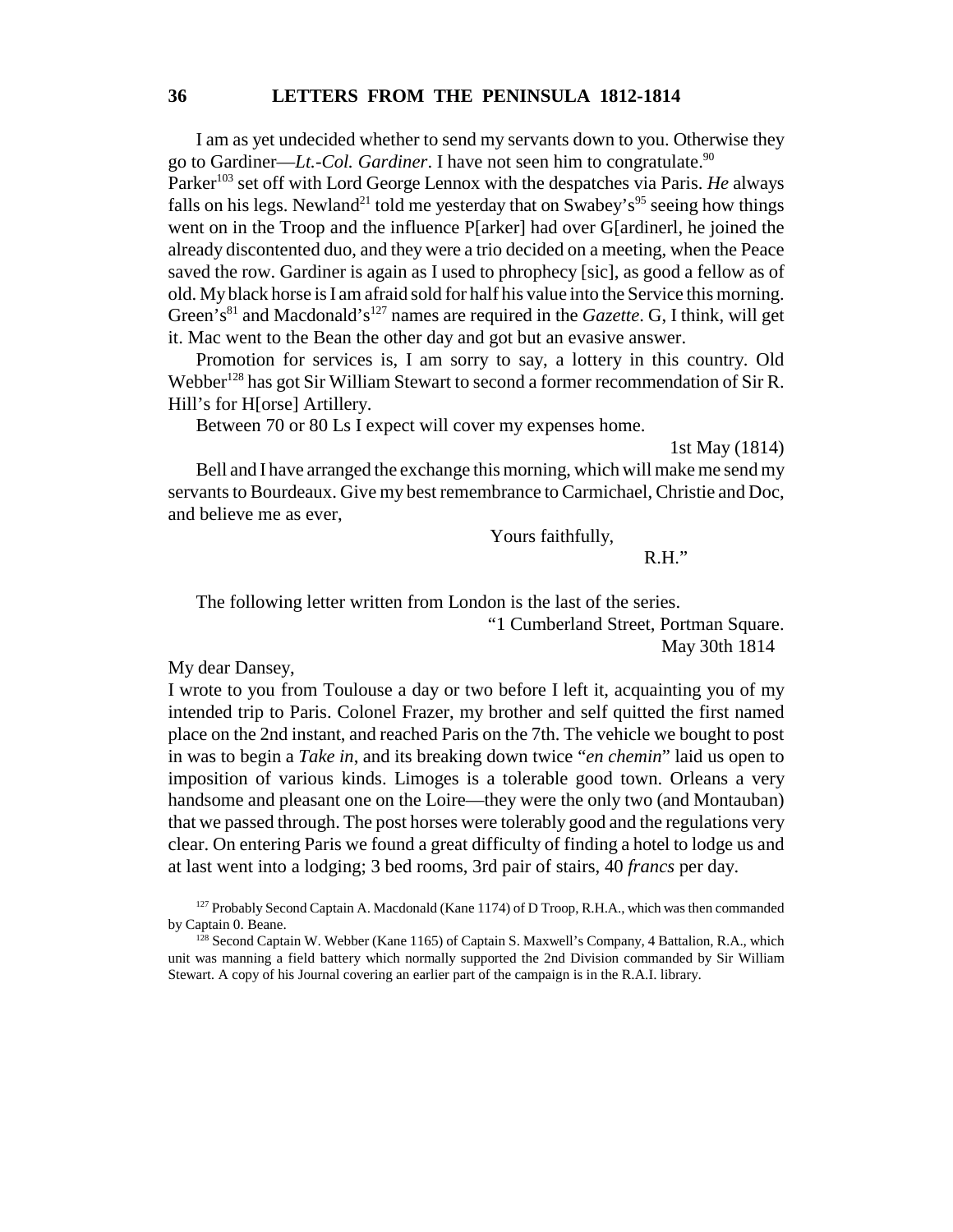My brother rigged himself out, went and called on Sir Charles Stewart, and got into the tip top society of the military kind chiefly and where he still is. Frazer, having been there before, went about shopping a good deal, yet accompanied me to the theatres and Louvre Gallery. At the end of five days, on his trying to get a public conveyance to Calais, we found the traffic so great with no competition of means of travelling, that I determined suddenly to go on with the Colonel instead of remaining my 10 days. Accordingly we got under weigh again on the 11th in a hired gig and reached London the 14th.

I have had the good fortune to find all my relations as well as my warmest wishes could anticipate. After staying three days in Town, I went down into Kent, which was looking beautiful. I come back to Old England more a John Bull than ever; you may depend upon it there is no country or people and customs equal to us.

The public buildings at Paris are very fine and the small rivers with a clean street to each side is very pretty, as are also the gardens, but thin detestable streets without a foot pavement so that no passenger is at any moment safe from the carriages, which to foreign women must be very disagreeable.

Their theatres are very fair, the dancing at the Opera particularly good, and also their acting at the Theatre Comique, which is best adapted to their actors, who excel in comedy. Our theatres here are still open in expectation of the crowned heads from Paris. Mr. Kean makes a great noise, no boxes are to be had until the middle of next month, Othello, Iago, Richard IIIrd, etc., are his characters. I have not yet seen him and have only been once to Covent Garden to see Miss Stevens. Town is excessively full and will be, so they say, till the end of August. How do you like the new titles? Sir Stapleton's<sup>129</sup> was not well merited, I am sure. He is a good natured brave fellow, but no General no more than the rest of the cavalry chiefs. Lord Hill and lots of 2nd Division Staff arrived a few days ago. I hope the troops that are going to America will never fire a shot. The odds are that will be the case I think as the Yankees began to run down Maddison the first wind they got of the success of the Allies and are coming round fast.

I have met very few of our officers prowling about Town. Chapman<sup>130</sup>, the Secretary, got a tumble out of his curricle about ten days ago, which broke two of his ribs and shook his carcase terribly. Maling,<sup>131</sup> with whom I breakfasted and who is doing the other's duty, as of old could not tell me much about regimental news, but from the conferences Lord  $M^{132}$  had had with Macleod<sup>133</sup> and Mudge,<sup>134</sup> it is supposed that some Battalions will be reduced—3 or 4.<sup>135</sup>

<sup>&</sup>lt;sup>129</sup> Sir Stapleton Cotton became Lord Combermere.

<sup>130</sup> Perhaps Lieut. J. J. Chapman (Kane 1279).

<sup>&</sup>lt;sup>131</sup> 2/Captain William Eyles Maling (Kane 1163).

<sup>&</sup>lt;sup>132</sup> Henry, Earl Mulgrave, Master General of the Ordnance.

<sup>&</sup>lt;sup>133</sup> Major-General John Macleod (Kane 456), Deputy Adjutant General, R.A.

<sup>&</sup>lt;sup>134</sup> Lt.-Col. (Brevet Colonel) William Mudge (Kane 584), Lieut.-Governor, R.M.A.

<sup>&</sup>lt;sup>135</sup> With the return of Napoleon from Elba, these disbandments did not take place until after Waterloo.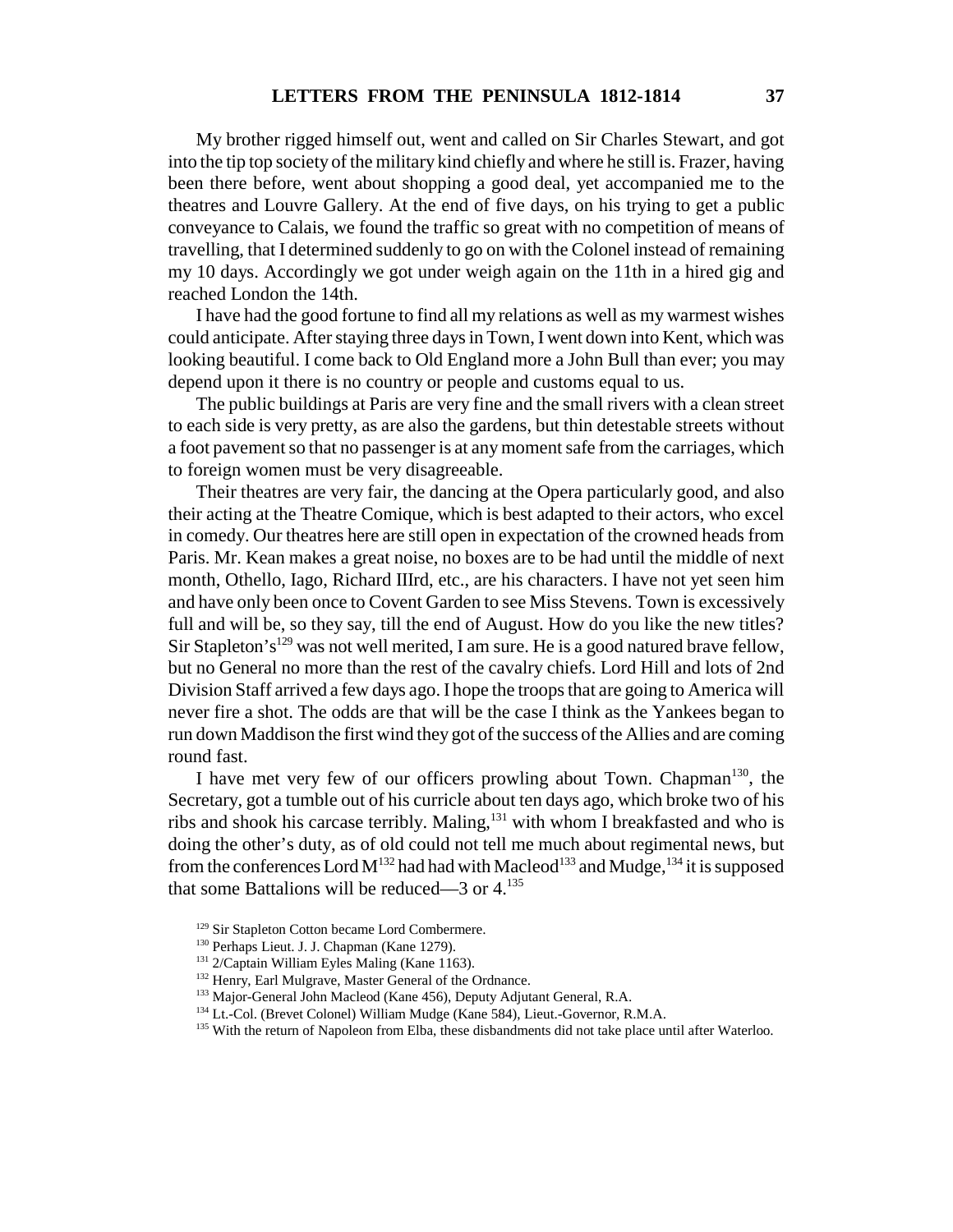### **38 LETTERS FROM THE PENINSULA 1812-1814**

Unfortunately every time I have called on Ross I have missed him, so that I do not hear where the Troop will go to, which I dare say he knows by this time. My father I am afraid will oblige me to ask for some assistance in the cash line as he is not liberal and generous enough to offer as he ought, and can well afford plenty of aid. However as I am going down into the North to see him after my brother comes over from Paris, perhaps by way of novelty he will have the good sense to enquire into the 1st expense of my new line. With good and kind friends in these parts who are always ready to assist one, I am too something or other to think they should have occasion to draw their purse strings when the person whose duty it is hangs back, though he has a better income than any of them. So much for myself. I hope all my acquaintances with the old Company and Brigade are well. I always remember with pleasure the style in which we carried on duties near Oyarzun<sup>136</sup>. Massey, Parker and MacEwen,—say I asked after them, *not a la Gardiner*. Tell Christie I saw Major Rynd<sup>137</sup> yesterday, quite well; he is still at Battle.

The panorama of Vittoria is tolerably good, it don't however take us in much, we of the left column.

I was much gratified in seeing the Parisians well humbled in their capital (not half so fine a one as this) by having Russian guards at all their gates, theatres and public places. I hate them all for a set of fickle, boasting fellows who will give a great deal of trouble to a good King and Government.

The Spaniards, after their exertions in blood and treasure for Ferdinand, will I dare say tamely submit to a despotic Government under the coward who gave himself up to Napoleon at Bayonne.

Make enquiries, will you, about a box which was landed at Pasages in the middle of March, addressed officially to the Resident Commissary General, from the office at Plymouth. I left word with May138 if it was [*illegible*] to him to send it to Bob Harding. With remembrances to Car[michael] and the *Dockey*.

Yours faithfully,

### R.H."

The subsequent careers of Hardinge and Dansey ran on curiously parallel lines. Richard Hardinge was appointed A.D.C. to his brother Henry, who served as British Liaison Officer with Marshal Blucher during the Waterloo campaign and who was severely wounded at Ligny. Both brothers therefore missed the battle of Waterloo. After service in A Troop, Richard Hardinge was Second Captain of the Rocket Troop from 1825 to 1827, 1st Assistant Inspector, Royal Carriage Department, from 1828 to 1845, on R.H.A. Brigade Staff in

<sup>136</sup> Oyarzun, on the Vittoria-Bayonne road 60 miles S.E. of St. Sebastian.

<sup>&</sup>lt;sup>137</sup> Perhaps Capt. John Rynd, retired full pay, in a Garrison Battalion.

<sup>&</sup>lt;sup>138</sup> Captain (Brevet Lieut.-Colonel) John May (Kane 883) was Assistant Adjutant General to the Artillery of the Peninsula Army.